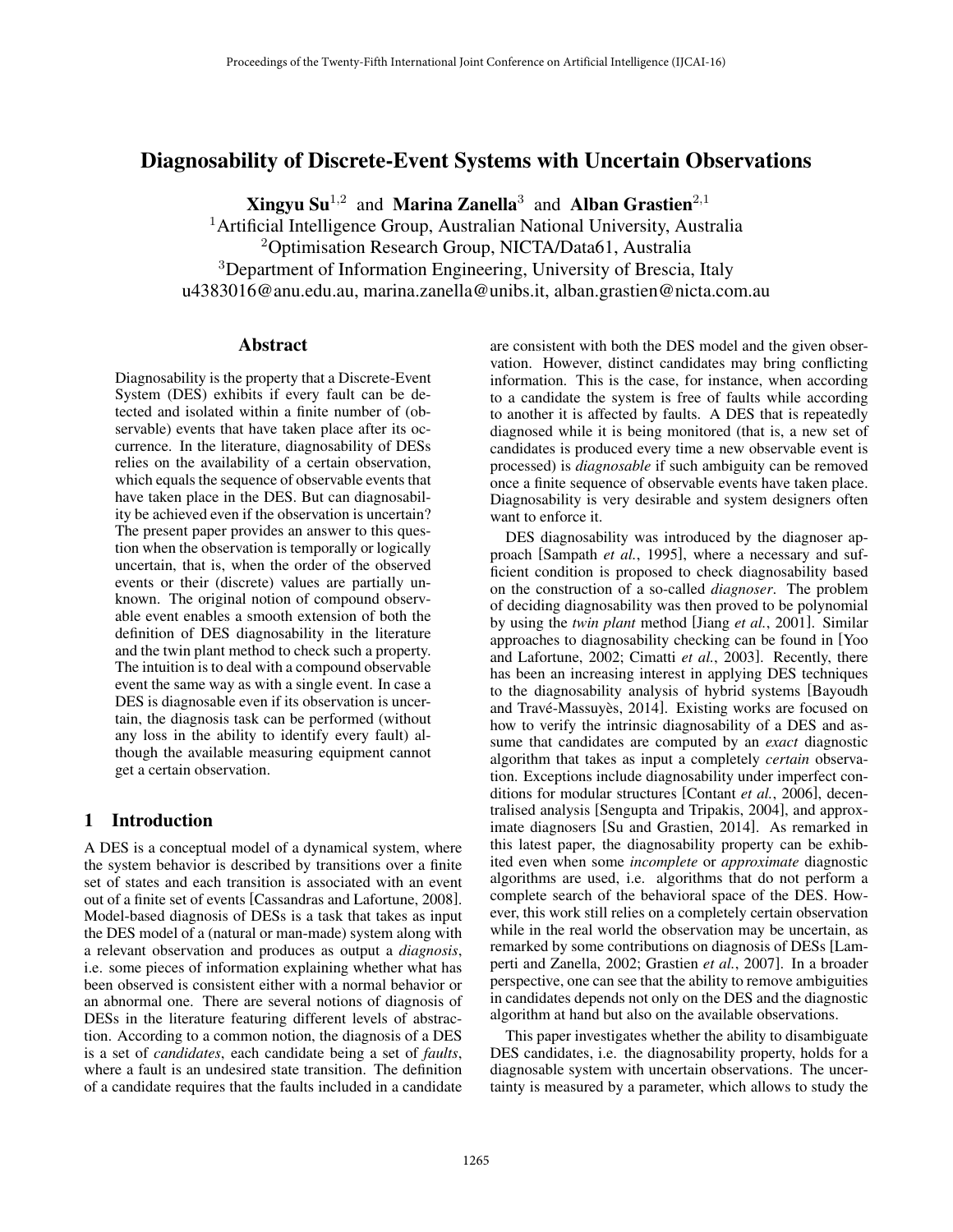level of noise that can affect the observation without impacting the performance of diagnosis. The remaining of this paper is organized as follows. The next section presents the relevant literature review on DES diagnosability. Section 3 introduces uncertain observations along with the notions of compound observable event and uncertainty measure. Section 4 extends the original definition of DES diagnosability to the case when an uncertain observation is considered. It also extends the twin plant method so as to check diagnosability of DESs with uncertain observations. Finally, Section 5 draws conclusions and hints at directions for future research.

## 2 Background

A DES diagnosis problem consists in a DES *D* and a (finite) observation *O*, the latter representing what has been observed while *D* was running during a time interval of interest.

## 2.1 Discrete Event Systems

A (partially observable) DES *D* is a 4-tuple  $(\Sigma, L, obs, \text{ft})$ , where  $\Sigma$  is the finite set of events that can take place in the system;  $L \subseteq \Sigma^*$  is the *behavior space*, which is a prefixclosed and live, i.e. deadlock-free, language that models all (and only) the possible sequences of events, or *traces*, that can take place in the system. Function *obs* associates each trace  $\tau$  with an observation  $obs(\tau) \in \sum_{o}^{*}$  and is defined as the projection of  $\tau$  on the subset  $\Sigma_o \subseteq \Sigma$  of observable events, i.e.  $obs(\tau)$  is a copy of  $\tau$ , where all non-observable events have been removed. The length of the sequence of events in  $obs(\tau)$  is denoted  $|obs(\tau)|$ .  $obs(L)$  is the prefix-closed and live observable language relevant to  $L<sup>1</sup>$ . The set of unobservable *faulty events*, or *faults*, is denoted as  $\Sigma_f$ , where  $\Sigma_f \subseteq \Sigma \setminus \Sigma_o$ . Function *flt* associates each trace  $\tau$  with the sequence  $ft(\tau) \in \sum_{f}^{*}$  of faulty events that appear in the trace itself.

Language *L* of DES  $D = (\Sigma, L, obs, \text{ft})$  can be represented by a finite automaton (FA)  $G = (X, \Sigma, \delta, x_0)$ , called the *behavioral model*, where X is the set of states and  $\delta \subset$  $X \times \Sigma \times X$  is the set of state transitions. Each  $x \in X$  represents a state that *D* can be in and each triple  $(x, \sigma, x') \in \delta$ represents a possible state change. State  $x_0 \in X$  is the *initial* one, i.e. the state of the system at the moment when we have started to observe its evolution. A *path* in automaton *G* is a sequence of transitions starting from the initial state, concisely represented as  $x_0 \xrightarrow{\sigma_1} x_1 \xrightarrow{\sigma_2} \cdots \xrightarrow{\sigma_n} x_n$ , where  $n \geq 1$ . A trace is a projection of a path on  $\Sigma$ , e.g.  $\sigma_1$ .  $\cdots$   $\sigma_n$ . Figure 1 displays the behavioral model *G* of a DES *D* that will be used as a running example throughout this paper. Such a model encompasses one faulty event *f*, another unobservable event *u*, and seven observable events  $(a-e, g, \text{ and } h)$ . A possible path is  $0 \xrightarrow{h} 8 \xrightarrow{g} 9 \xrightarrow{e} 3 \xrightarrow{f} 4 \xrightarrow{c} 4$ , corresponding to the trace *h. g. e. f. c*, where *.* is the concatenation operator. Given a diagnosis problem (*D, O*), a diagnosis *candidate* is a pair  $(x, \varphi) \in X \times 2^{\Sigma_f}$ , where *x* represents the state that

system *D* has reached by a path generating *O* and  $\varphi$  represents the set of faults of this path. The *diagnosis* is the set of



Figure 1: A *||//*<sup>2</sup>-diagnosable DES model that is not *||//*<sup>3</sup> diagnosable (and it is not *||*#2-diagnosable)

all the candidates relevant to the diagnosis problem (*D, O*). The diagnosis relevant to our sample system *D* in Figure 1 and observation  $O = h$ . g. e. c is  $\{(4, \{f\})\}$ . Such a diagnosis consists of just one candidate, meaning that, once observation *O* has been perceived, the state of *D* is certainly 4 and fault *f* has necessarily occurred.

#### 2.2 Diagnosability

Following [Sampath *et al.*, 1995], a DES *D* exhibits the diagnosability property as far as a fault  $f \in \Sigma_f$  is concerned if the occurrence of such a fault can always be detected and isolated without any ambiguity once a finite sequence of observable events has been recorded. Given an observation, an exact diagnostic algorithm is able to draw all the sets of faults relevant to all the traces consistent with such an observation. If, for whichever path that has preceded the occurrence of the fault, and for whichever sequence of transitions (generating *k* observable events) that has followed it, all the traces that are consistent with such an observation include the fault, then such a fault is certain (and it is said to be diagnosable) as it belongs to the intersection of all the candidate sets of faults. The system is said to be diagnosable if all its faults are diagnosable. We denote  $L_f = (\Sigma^* f \Sigma^*) \cap L$  the set of traces that include fault *f* and  $\overline{L}_f = (\Sigma^* f) \cap L$  the set of traces that end with fault *f*.

Definition 1 (Diagnosability [Sampath *et al.*, 1995]). *Given a DES*  $D = (\Sigma, L, obs, \text{ft})$  *whose set of faults is*  $\Sigma_f \subseteq \Sigma$ *, a fault*  $f \in \Sigma_f$  *is* diagnosable *if* 

$$
\forall \tau_1 \in \bar{L}_f, \exists k \in \mathbf{N}, \forall \tau_2 : \tau_1. \tau_2 \in L, |\text{obs}(\tau_2)| \geq k \Rightarrow
$$

$$
(\forall \tau \in L), (\text{obs}(\tau) = \text{obs}(\tau_1. \tau_2) \Rightarrow (\tau \in L_f)).
$$

*System D is* diagnosable *if all its faults are diagnosable.*

DES *D* of our example in Figure 1 is diagnosable with  $k = 1$  since the occurrence of fault *f* is precisely detected once the occurrence of observable event *c* has been perceived immediately after having perceived either *b* or *h. g. e*. One can appreciate that such a notion of diagnosability relies on the function *obs*, which provides the sequence of observable events that have occurred in the system during its evolution, where such a sequence reflects the chronological order of the occurrence of events within a trace. The above definition of diagnosability implicitly assumes that, if a DES follows a trace *u*, the observation *O* processed by the diagnostic engine equals *obs(u)*. An observation like this is *certain*.

<sup>&</sup>lt;sup>1</sup>Note that the fact that  $L$  is assumed to be live does not imply that  $obs(L)$  is live. However, following the diagnoser approach [Sampath *et al.*, 1995], we also assume that *obs*(*L*) is live.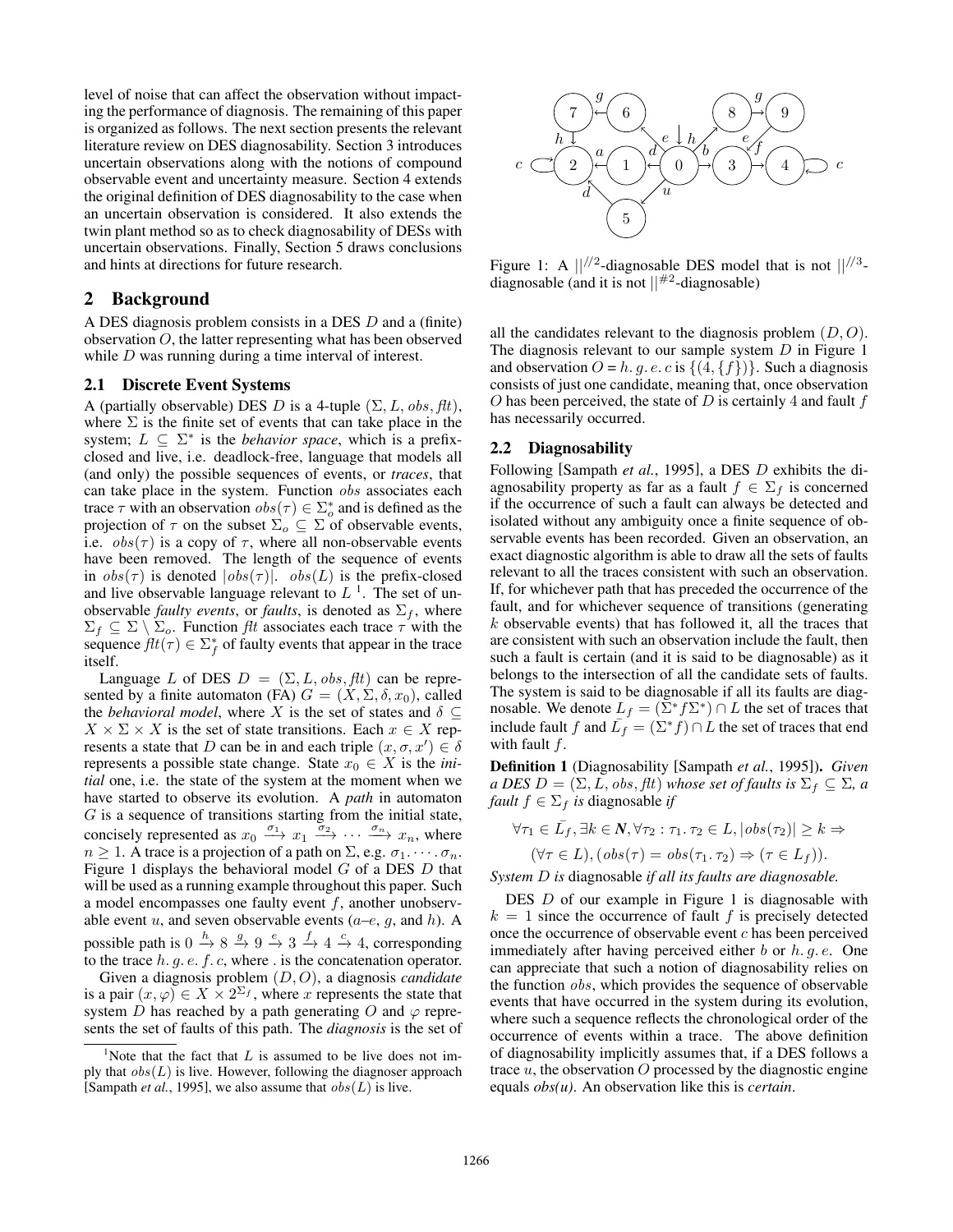## 3 Temporal and Logical Uncertainty of **Observations**

In the literature, diagnosability has so far been confined to certain observations. However, observation are uncertain in many applications. We present two types of uncertainties, i.e. temporal and logical, and for each of them, a measure of how uncertain the observation is. These measures are by no means the only ones possible.

## 3.1 Temporally Uncertain Observations



Figure 2: Certain (top) and temporally uncertain (bottom) observations

In observation  $O = h$ . g. e. c used above, the occurrence order of the observable events is known. This observation is depicted in the top graph of Figure 2, where the order is represented by the arrows between observed events. Implicit arrows, e.g. from *h* to *e*, are not displayed. We say that the observation is *temporally certain*. However, the temporal order of the observable events that have occurred within the DES is not always known, in particular when they occur in a short time span. The bottom graph of Figure 2 shows a *temporally uncertain* observation  $O'$ , where the order between observable events *g* and *e* is unknown. Since we do not know which sequence, i.e. either *h. g. e. c* or *h. e. g. c*, actually occurred, an exact diagnostic algorithm has to consider both of them. The pair of observable events *e* and *g* can altogether be considered as a *temporally compound event e//g*, which cumulatively represents both sequences *e. g* and *g. e*. We can describe the uncertain observation as a sequence  $O' = h.e/\sqrt{g.c.}$ 

Definition 2 (Temporally compound observable event). *A* temporally compound observable event *of level*  $\ell$  *(with*  $\ell > 1$ *) is a multiset of*  $\ell$  *reciprocally temporally unrelated instances of observable events. When*  $\ell > 1$ *, not all the*  $\ell$  *instances are identical. A temporally compound event of level* 1 *is a* single *observable event.*

We use  $\left(\begin{array}{c} \sum_{o} \\ k \end{array}\right)$  and  $\left(\begin{array}{c} \sum_{o} \\ \leq k \end{array}\right)$  $\leq k$  $\parallel$  to denote the collection of multisets of  $\Sigma_o$  of cardinality *k* and of cardinality *k* or less, respectively. Notice that  $\begin{pmatrix} \sum_{o}$  $\leq k$  $\Big\| = \bigcup_{i \leq k}$  $\sqrt{2}$  $\begin{bmatrix} \sum_{o} \\ i \end{bmatrix}$ . Although a temporally compound event is univocally identified by writing the values of all the instances that it includes, independently of their order, using *//* as a separator, we put such values in alphabetical order in this paper.

Definition 3 (Temporal uncertainty level). *A* temporally uncertain observation *is a sequence of temporally compound ob-* *servable events. The* temporal uncertainty level *of a temporally uncertain observation O is the maximum level of the compound observable events that O includes.*

The lowest temporal uncertainty level of an observation is 1 corresponding to a certain observation. The temporal uncertainty level of the observation in the bottom graph of Figure 2 instead is 2, since events *e* and *g* are reciprocally temporally unrelated. Notice that the temporally uncertain observations defined above do not encompass all the temporally uncertain observations as defined in [Lamperti and Zanella, 2002]. However, the class of temporally uncertain observation we are addressing is meaningful. If an exact diagnostic algorithm is adopted to diagnose a DES in a monitoring context, the diagnosis output is *monotonic* [Lamperti and Zanella, 2011] for whichever temporally uncertain observation that is a sequence of temporally compound events, provided that a new set of candidates is output only after all the observable events in a temporally compound event have been processed.

#### 3.2 Logically Uncertain Observations

A temporally uncertain observation is a certain observation, where some temporal constraints have been relaxed. Similarly, a logically uncertain observation is a *logical* relaxation of a certain one. The so-called logical content [Lamperti and Zanella, 2002] of an observed event is its (discrete) value. If such a value is not known with certainty, the relevant observation is logically uncertain.



Figure 3: Logically uncertain observation

Figure 3 shows a logically uncertain observation, where the logical uncertainty comes from the fact that i) the first observed event is not known with certainty, i.e. it could be either *e* or *h*, and ii) whether the third observed event (*e*) actually occurred is not certain, which is represented by  $\varepsilon$ . Since we do not know which sequence (either *h. g. e. c* or *h. g. c* or *e. g. e. c* or *e. g. c*) actually occurred, an exact diagnostic algorithm has to consider all of them.

Because logically uncertain observations may include  $\varepsilon$ , we use the notation  $\Sigma_{o+} = \Sigma_o \cup \{\varepsilon\}$ . We define a logically compound observable event as a set of events belonging to  $\Sigma_{o+}$ . The *degree* of this compound event, tantamount to the level of a temporally compound observable event, is here defined as the maximal *distance* according to a specified distance matrix (increased by 1 for normalization) between any pair of events included in the compound event.

Definition 4 (Distance matrix and logically compound observable event). *The* distance matrix *M is a map that associates any pair in*  $\Sigma_o \times \Sigma_{o+}$  *with a (possibly infinite) non-negative integer while respecting these constraints, i.e.*  $\forall (e_1, e_2) \in \Sigma_o \times \Sigma_{o+}, M(e_1, e_2) = 0$  *if*  $e_1 = e_2, M(e_1, e_2)$  $> 0$ , if  $e_1 \neq e_2$ ,  $M(e_2, e_1) = M(e_1, e_2)$ , if  $e_2 \neq \varepsilon$ . A logically compound observable event *o of degree d* (with  $d \ge 1$ ) is *a non-empty subset of elements from*  $\Sigma_{o+}$ *, that is not the singleton*  $\{\varepsilon\}$ *, such that*  $d = \max\{M(e_1, e_2) | \{e_1, e_2\} \subseteq o\}$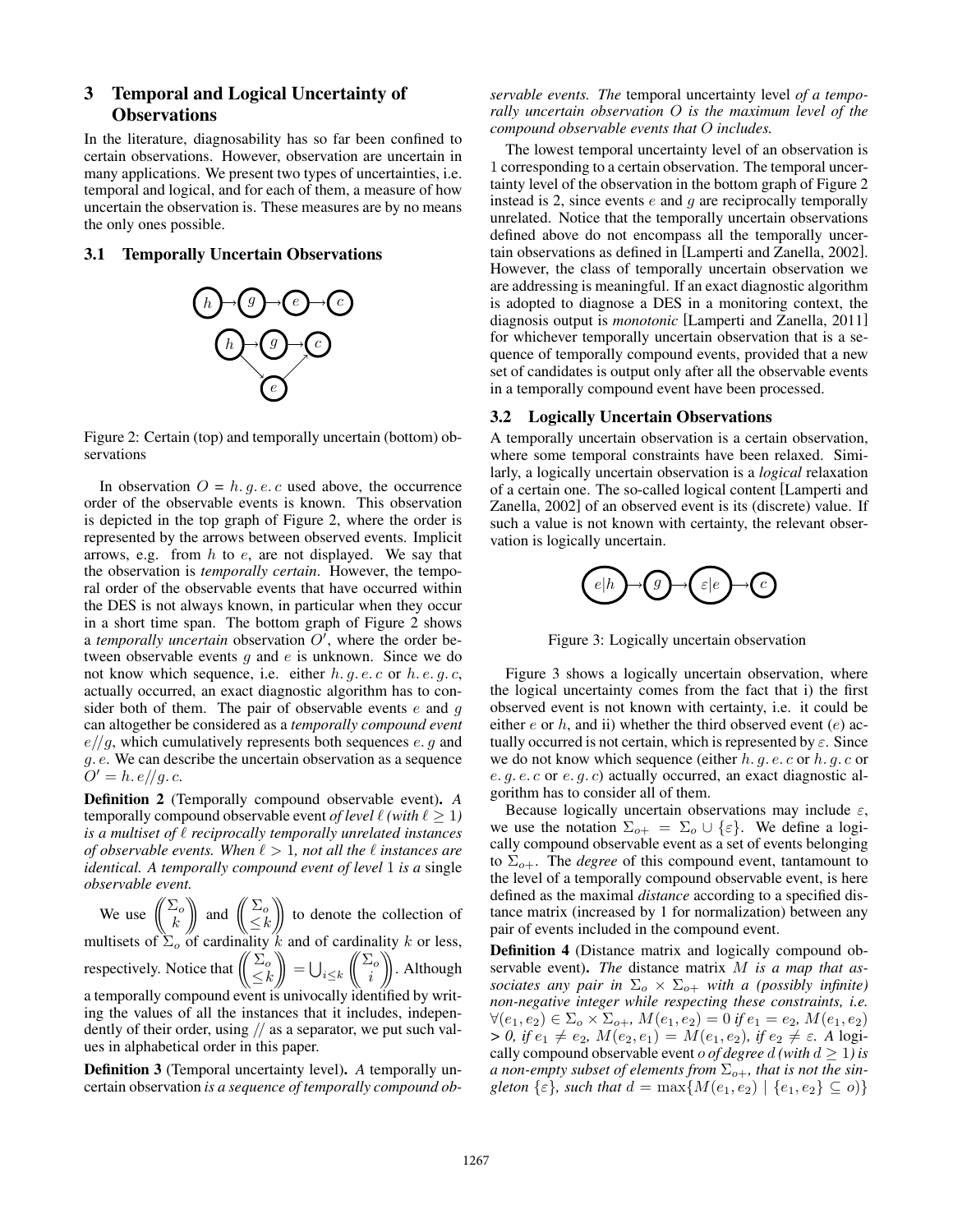#### *+ 1. A logically compound event of degree* 1 *is a* single *observable event.*

Given the system *D* in Figure 1, we assume that observable events *b* and *d* are hard to distinguish. We also assume that *a*, *e*, and *h* are less difficult to distinguish, and sometimes it is difficult to find out whether what has been perceived is either pure noise (that is, no observable event has occurred in the DES) or observable event *e*. This can be modeled by  $M(b, d) = 1$ ;  $M(a, e) = M(a, h) = M(e, h) = 2$ ;  $M(e, \varepsilon) = 3$ ; and  $M(\cdot) = \infty$  for any other pair of distinct elements.

We use  $2^{\sum_{o+1} d}$  and  $2^{\sum_{o+1} \leq d}$  to denote the collection of subsets of  $\Sigma_{o+}$ , where each subset represents a logically compound observable event of degree *d*, and *d* or less, respectively. Notice that  $2^{\sum_{o+1} \le d} = \bigcup_{i \le d} 2^{\sum_{o+1} i}$ . We use the symbol  $#$  as a separator to represent the logically compound observable event, e.g.  $e\#h$ . Although a logically compound event is univocally identified by writing all the values that are included, independently of their order, we put such values in an order in this paper so that  $\varepsilon$  precedes any other event and all the other events are in alphabetical order.

Definition 5 (Logical uncertainty degree). *A* logically uncertain observation *is a sequence of logically compound observable events. The* logical uncertainty degree *of a logically uncertain observation is the maximum degree of the logically compound events that are included.*

The logical uncertainty degree of observation  $e \# h. g. \varepsilon \# e.c$  depicted in Figure 3 is 4 because the distance between  $\varepsilon$  and  $e$  is 3.

#### 3.3 Unifying Uncertainty Representations

The examples presented in this paper use either pure temporal uncertainty or pure logical uncertainty. However, a combination of both uncertainties could be adopted. To make the next definitions independent of the specific type of the considered uncertainty and of its measure (since several measures can be envisaged for the same uncertainty type), we introduce the *extension* of an observation. Such a notion encapsulates both the specific kind of uncertainty and its value according to a specific measure.

**Definition 6** (Extension). *Given a type of uncertainty*  $\parallel$ *, the value m of a specific measure of this uncertainty, and a certain observation O, the extension*  $||O||^{m}$  *of the observation is the set of certain and uncertain observations that O could produce according to the given uncertainty type and up to the given uncertainty measure, where*  $O \in ||O||^{m}$ *.* 

We now talk about  $\mathbb{R}^m$  as the uncertainty that can affect the observation produced by the system. For instance, we denote the extension up to temporal uncertainty of level  $\ell$  as  $||O||^{1/\ell}$  and denote the extension up to logical uncertainty of degree *d* as  $||O||^{#d}$ . In our example, given the trace  $\tau$  whose certain observation is  $obs(\tau) = h.g.e.c$ , the extension of such an observation to the second temporal uncertainty level is  $||obs(\tau)||^{1/2}$ *{h. g. e. c, h. g. c//e, h. e//g. c, g//h. e. c, g//h. c//e}*, while its extension to the third logical uncertainty degree based on the distance matrix provided in Section 3.2 is  $||obs(\tau)||^{43} = \{x, g, y, c\}$ , which is a set including sixteen sequences, where  $x \in \{h, a\#h, e\#h, a\#e\#h\}$  and  $y \in \{e, a \#e, e \#h, a \#e \#h\}$ . Notice that  $||obs(\tau)||^{1/1} =$  $||obs(\tau)||^{H_1} = \{h, q, e, c\}$ , i.e. these extensions give a certain observation. This is a general property, i.e. for any trace  $\tau$ ,  $||obs(\tau)||^{1/1} = ||obs(\tau)||^{1/1} = \{obs(\tau)\}\$  since both  $||^{1/1}$ and  $||^{n+1}$  comprise no uncertainty. Given an uncertain observation  $O_u$ , the fact  $O_u \in ||O_1||^{m} \cap ||O_2||^{m}$  for certain observations  $O_1$  and  $O_2$  means that observable behavior  $O_1$  can be mistaken for observable behavior  $O_2$  if the observation is affected by uncertainty  $\mathbb{R}^m$ .

## 4 Diagnosability with Uncertain Observations

This section proposes a definition of diagnosability with an observation affected by a (generic) uncertainty  $\|$ <sup>m</sup>. According to this generalized definition, a faulty behavior should always eventually produce an observation that cannot be mistaken for an observation produced by a nominal behavior.

Definition 7 (Diagnosability under uncertainty). *Given a DES*  $D = (\Sigma, L, obs, \text{ft})$  *with a set of faults*  $\Sigma_f \subseteq \Sigma$  *and an uncertainty*  $\mathbb{R}^m$ *, a fault*  $f \in \Sigma_f$  *is*  $\mathbb{R}^m$ -diagnosable *if* 

$$
\forall \tau_1 \in \bar{L_f}, \exists k \in \mathbb{N}, \forall \tau_2 : \tau_1. \tau_2 \in L, |\text{obs}(\tau_2)| \geq k \Rightarrow
$$

$$
(\forall \tau \in L),
$$

$$
\left( ||\text{obs}(\tau_1. \tau_2)||^{\parallel m} \cap ||\text{obs}(\tau)||^{\parallel m} \neq \emptyset \Rightarrow (\tau \in L_f) \right).
$$

*System D is*  $\|$ <sup>*m*</sup>-diagnosable *if every fault*  $f \in \Sigma_f$  *is*  $\|$ <sup>*m*</sup>*diagnosable.*

Comparing Definition 1 with Definition 7, it is easy to see that the latter one is a generalization of the former since  $||O||^{m}$  is a singleton when  $||^{m}$  comprises no uncertainty. System *<sup>D</sup>* in Figure 1 is *||//*<sup>2</sup>-diagnosable. Indeed, fault *<sup>f</sup>* is identified by observing either  $b, c^*$  or  $e, c^*$ ; changing the order of two consecutive observed events does not eliminate the fact that *b* will be observed; a temporally uncertain observation with level  $\ell \leq 2$  will not modify the order between *<sup>h</sup>* and *<sup>e</sup>*. However, the system is not *||//*<sup>3</sup>-diagnosable since observation  $e/\frac{g}{h}$ .  $c^*$  cannot be precisely diagnosed as it is relevant both to a normal and a faulty trace.

Given the distance matrix provided in Section 3.2, let us now consider the degree of logical uncertainty as 2. Hence, only events whose distance value between them is up to 1 need to be considered, i.e. the only uncertainty lies in event *b*, which may be confused with *d*. If the logically uncertain observation  $b \# d \cdot c^*$  is perceived, the diagnosis task cannot find out whether fault *f* has occurred or not, which proves that *D* is not  $||^{#2}$ -diagnosable.

Notice how the definition of diagnosability is well-behaved w.r.t. increasing uncertainty. If uncertainty  $||$ <sup>*n*</sup> is stronger than  $||'$ , i.e.  $||O||'' \supseteq ||O||'$  for any certain observation *O*, then  $||''$ -diagnosability implies  $||'$ -diagnosability. Given a sequence  $||^1$ ,  $||^2$ , ... of increasingly stronger uncertainties, the maximum index *i* such that the system is  $||^i$ -diagnosable (or 0, if the DES is not diagnosable even for certain observations, or  $+\infty$ , if there does not exist any upper bound for *i*) defines the robustness of the system w.r.t. uncertainty. Since temporal uncertainty is increasingly stronger for increasing values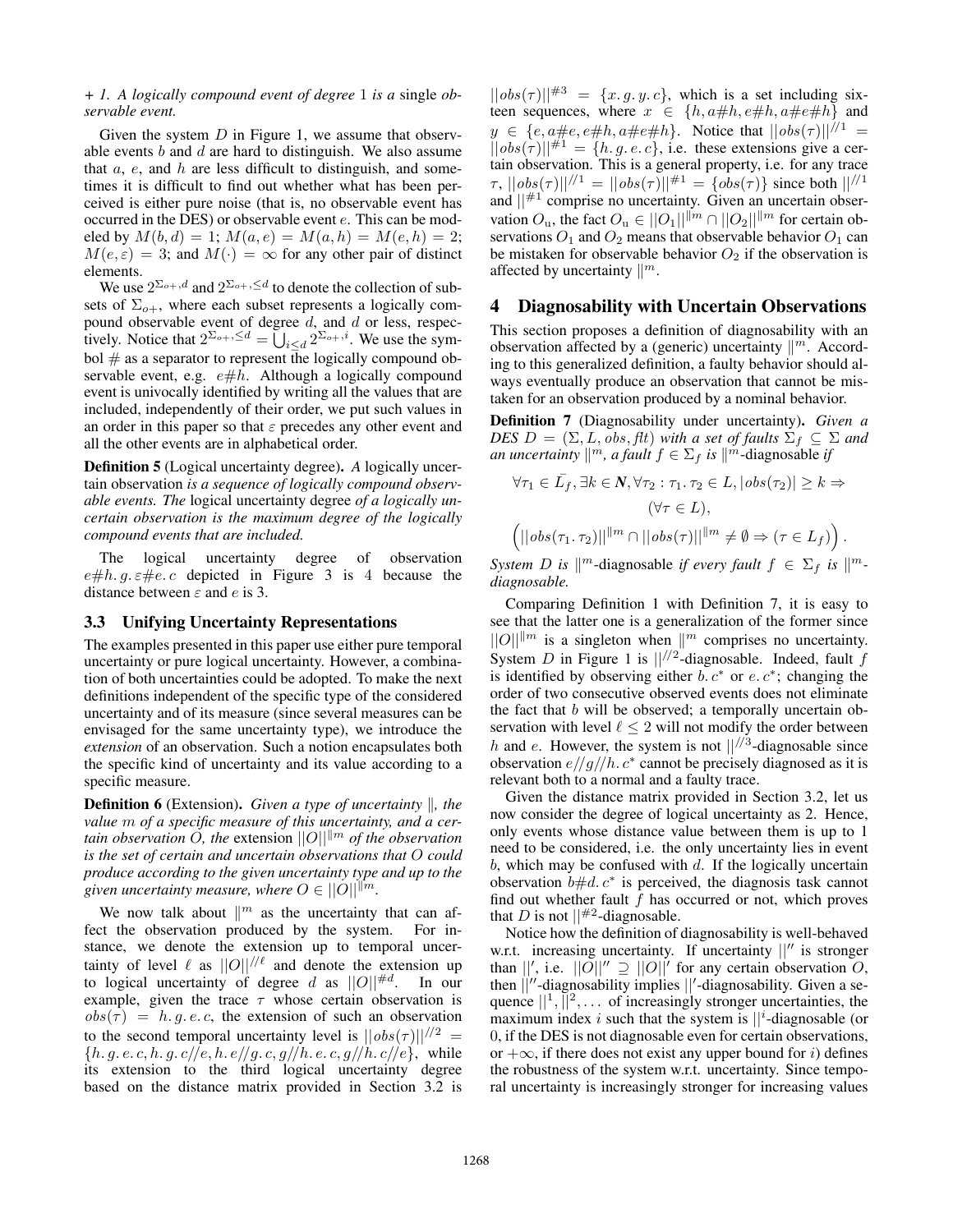of the uncertainty level and logical uncertainty is increasingly stronger for increasing values of the uncertainty degree (for any given distance matrix), we can conclude that the sample DES *D* is not  $||^{/\ell}$ -diagnosable for any  $\ell > 2$  and it is not  $||^{\#d}$ -diagnosable for any  $d > 1$ .

## 4.1 Diagnosability and Temporal Uncertainty

The most popular approach to diagnosability analysis is the twin plant method [Jiang *et al.*, 2001], which synchronizes two completely observable FAs, called *verifiers*, to search for non-diagnosable faulty behaviors. We now present the  $\frac{1}{\ell}$ verifier, which is the verifier that incorporates temporal uncertainty.

**Definition 8** ( $\vert\vert^{1/2}$ -Verifier). Let  $D = (\Sigma, L, obs, \text{ft})$  be a *DES, where*  $\Sigma_o \subseteq \Sigma$  *and*  $\Sigma_f \subseteq \Sigma$  *are the sets of observable and faulty events, respectively. Let*  $G = (X, \Sigma, \delta, x_0)$  *be the FA generating L. The*  $||^{//\ell}$ -verifier *relevant to a fault*  $f \in \Sigma_f$ *is the FA*  $G^{/\ell} = (X^{/\ell}, \Sigma^{/\ell}, \delta^{/\ell}, x_0^{/\ell})$  *defined as follows:* 

\n- \n
$$
X^{//\ell} = X \times \{N, F\}
$$
\n and\n  $x_0^{//\ell} = (x_0, N);$ \n
\n- \n $\sum^{//\ell} = \left(\frac{\sum_{o}}{\leq \ell}\right);$ \n and\n  $\sum^{//\ell} = \frac{\sum_{o} \sum_{o} x_o}{\sum_{o} x_o}$ \n and\n  $\sum^{//\ell} = \frac{\sum_{o} x_o}{\sum_{o} x_o}$ \n and\n  $\sum^{//\ell} = \frac{\sum_{o} x_o}{\sum_{o} x_o}$ \n and\n  $\sum^{//\ell} x_o$ \n and\n  $\sum^{//\ell} x_o$ \n and\n  $\sum^{//\ell} x_o$ \n and\n  $\sum^{//\ell} x_o$ \n and\n  $\sum^{//\ell} x_o$ \n and\n  $\sum^{//\ell} x_o$ \n and\n  $\sum^{//\ell} x_o$ \n and\n  $\sum^{//\ell} x_o$ \n and\n  $\sum^{//\ell} x_o$ \n and\n  $\sum^{//\ell} x_o$ \n and\n  $\sum^{//\ell} x_o$ \n and\n  $\sum^{//\ell} x_o$ \n and\n  $\sum^{//\ell} x_o$ \n and\n  $\sum^{//\ell} x_o$ \n and\n  $\sum^{//\ell} x_o$ \n and\n  $\sum^{//\ell} x_o$ \n and\n  $\sum^{//\ell} x_o$ \n and\n  $\sum^{//\ell} x_o$ \n and\n  $\sum^{//\ell} x_o$ \n and\n  $\sum^{//\ell} x_o$ \n and\n  $\sum^{//\ell} x_o$ \n and\n  $\sum^{//\ell} x_o$ \n and\n  $\sum^{//\ell} x_o$ \n and\n  $\sum^{//\ell} x_o$ \n and\n  $\sum^{//\ell} x_o$ \n and\n  $\sum^{//\ell} x_o$ \n and\n  $\sum^{//\ell} x_o$ \n and\n  $\sum^{//\ell} x_o$ \n and\n  $\sum^{//\ell} x_o$ \n and\n  $\sum^{//\ell$

 $\bullet$   $\delta^{//\ell} = \{((x,\phi), w, (x',\phi')) \in X^{//\ell} \times \Sigma_o^{//\ell} \times X_{oo}^{//\ell}\}$  $\exists x \quad \frac{\sigma_1}{\sigma_2} \quad \dots \quad \frac{\sigma_n}{\sigma_n} \quad x'. \quad w \in ||obs(\sigma_1, \dots, \sigma_n)||^{1/\ell}$  $(\phi' = N \Leftrightarrow \phi = N \wedge f \notin {\sigma_1, \ldots, \sigma_n})$ 

The size of the  $||^{//\ell}$ -verifier relevant to a fault and the computational complexity of its construction is  $O(|X|^2|\Sigma^{1/\ell}|) =$  $O(|X|^2|\Sigma_o|^{\ell}).$ 

Once  $G^{/\!/ \ell}$  has been built, it has to be synchronized with itself, which results in the twin plant. A state of the twin plant is *ambiguous* if it matches the pattern  $((x, N), (x', F))$ or  $((x, F), (x', N))$ . Diagnosability holds if no loop includes ambiguous states, as stated in Theorem 1. Notice that if a state in a loop is ambiguous, then all the states in the same loop are ambiguous.

Theorem 1. *Given a DES D whose behavior is represented by FA*  $G = (X, \Sigma, \delta, x_0)$  *and the*  $||^{//\ell}$ -verifier  $G^{//\ell}$ , fault f *in D* is  $||^{//\ell}$ -diagnosable iff  $G^{//\ell} \otimes G^{//\ell}$  contains no loop of *ambiguous states.*

**Proof outline:** The proof is similar to the corresponding one in the classical twin plant approach [Jiang *et al.*, 2001]. A loop of ambiguous states proves that there is an infinite ambiguous path in the twin plant. By construction, an infinite ambiguous path in the twin plant betrays the existence of two infinite behaviors of the DES, a nominal one and a faulty one, that can indefinitely generate the same uncertain observation, which shows that the finite delay *k* in Definition 7 after which the fault can be diagnosed does not exist.  $\Box$ 

The complexity of the whole method to check the  $\frac{1}{\ell}$ diagnosability of a fault is  $O(|X|^4 |\Sigma_o|^{\ell})$ .

The  $\frac{1}{2}$ -verifier for our sample DES *D* in Figure 1 is depicted in Figure 4. Instead of displaying all the transitions having the same source and target nodes, just one is shown, which is labeled by all the events triggering these transitions, where  $+$  is a separator.

## 4.2 Diagnosability and Logical Uncertainty

Logical uncertainty requires a more involved verifier. The main issue stems from the fact that an unbounded number of observation fragments such as  $\varepsilon \#e$  could be generated without any transition actually taking place in the system; we shall call them *interrupting fragments*. However, the condition specified in the definition of diagnosability only applies to system paths of non-trivial length, i.e. the *k* parameter in the definition. Therefore, sequences of interrupting fragments, regardless how long, need to be ignored as they do not represent arbitrary long paths in the system.

The purpose of the twin plant is to exhibit an infinite faulty path on the system, every prefix of which generates an observation similar to that of a non-faulty path. The idea of the verifier is to create copies  $\langle x, b, x' \rangle$  of transition  $\langle x, a, x' \rangle$  whenever  $M(a, b) + 1 \le d$ . As usual, the states are actually augmented with a label *N* or *F* that records whether a fault has occurred. In order to account for interrupting fragments, we also define *interruption transitions*  $\delta_3$  in Definition 9, which are loops labeled by  $\varepsilon$ . The semantics of such transitions is that nothing happened on the system but the sensors wrongly detected an observable event.

However, diagnosability cannot be checked with such verifier because the twin plant may now include cycles of interruption transitions. In order to prevent the inclusion of those cycles, we record the state flag *F* if an observable event has just occurred; otherwise, we record  $F'$ . We then search for cycles that contain at least one *F* state (cf. Theorem 2).

**Definition 9** ( $\vert \vert^{#d}$ -Verifier). Let  $D = (\Sigma, L, obs, \text{ft})$  be a *DES, where*  $\Sigma_o \subseteq \Sigma$  *and*  $\Sigma_f \subseteq \Sigma$  *are the sets of observable and faulty events, respectively. Let*  $G = (X, \Sigma, \delta, x_0)$ *be the FA generating L. Let M be the distance matrix. The*  $||^{#d}$ -verifier *relevant to a fault*  $f \in \Sigma_f$  *is the FA*  $G^{#d} =$  $(X^{\#d}, \Sigma^{\#d}, \delta^{\#d}, x_0^{\#d})$  defined as follows:

- $X^{\#d} = X \times \{N, F, F'\}$  and  $x_0^{\#d} = (x_0, N)$ ;
- $\Sigma^{\#d} = \Sigma_o \cup {\{\varepsilon\}}$ *; and*
- $\delta^{\#d} = \delta_1 \cup \delta_2 \cup \delta_3$ , where  $-\delta_1 = \{((x, \phi), e, (x', \phi')) \in X^{\#d} \times \Sigma^{\#d} \times X^{\#d} \mid$  $\exists e' \in \Sigma_o$ .  $(x, e', x') \in \delta \land M(e, e') + 1 \leq d \land$  $(\phi' \in \{N, F\}) \land (\phi' = N \Leftrightarrow \phi = N) \};$  $-\delta_2 = \{((x,\phi), \varepsilon, (x',\phi')) \in X^{\#d} \times \Sigma^{\#d} \times X^{\#d} \mid$  $\exists e' \in \Sigma \setminus \Sigma_o$ ,  $(x, e', x') \in \delta \land (\phi' \in \{N, F'\}) \land$  $(\phi' = N \Leftrightarrow \phi = N \wedge e \neq f)$  *;*  $-\delta_3 = \{((x,\phi), \varepsilon, (x,\phi')) \in X^{\#d} \times \Sigma^{\#d} \times X^{\#d} \mid$  $(\phi' \in \{N, F'\}) \land (\phi' = N \Leftrightarrow \phi = N)\}.$

The set of transitions of the verifier is partitioned into  $\delta_1$ , the transitions corresponding to an observable event;  $\delta_2$ , the transitions corresponding to a non-observable event; and  $\delta_3$ , the interruption transitions.

The size of the  $||^{\#d}$ -verifier relevant to a fault is  $O(|X|^2|\Sigma_o|).$ 

Theorem 2. *Given a DES D whose behavior is represented by FA*  $G = (X, \Sigma, \delta, x_0)$ , *a distance matrix M*, *and the*  $||^{\#d}$ *verifier*  $G^{\#d}$ *, fault f* in *D* is  $||^{\#d}$ -diagnosable iff  $G^{\#d} \otimes G^{\#d}$ *contains no loop with an ambiguous state, i.e. a state*  $((x, N), (x', F))$  or  $((x, F), (x', N))$ .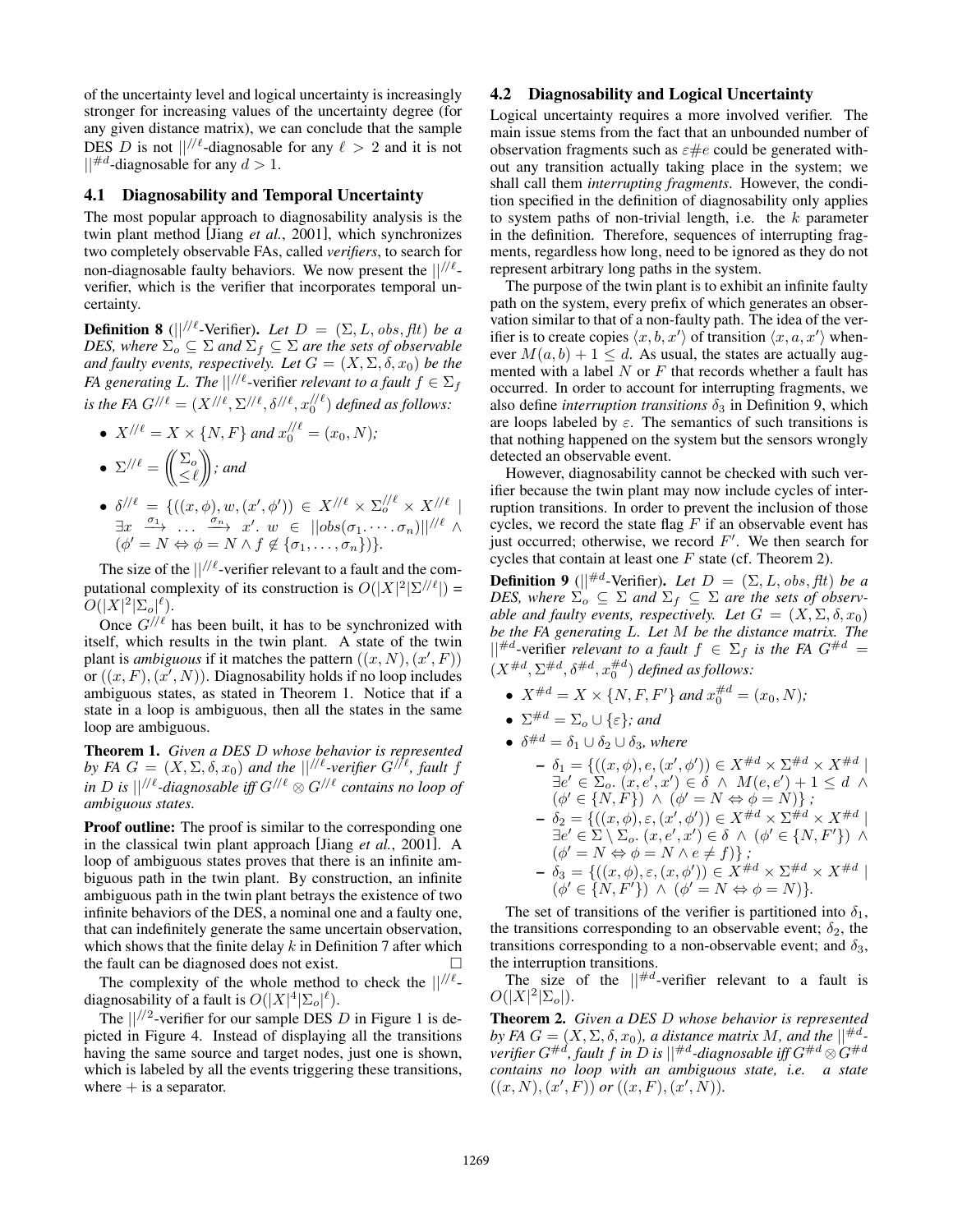

Figure 4: *||//*<sup>2</sup>-verifier for the example of Figure 1

Proof outline: The proof is similar to that of Theorem 1. The only difference is that it suffices for a loop to include an ambiguous state (instead of including ambiguous states only) and conclude that an infinite behavior after the fault is possible along which the diagnosis task cannot discriminate whether the fault has occurred.

The complexity of the whole method to check the *||*#*<sup>d</sup>*diagnosability of a fault is  $O(|X|^4|\Sigma_o|)$ .

Although checking diagnosability when the observation is both temporally and logically uncertain is beyond the scope of this paper, we briefly mention it here. If we want to find out whether a fault is  $(||^{\#d}$  and  $||^{//\ell}$ )-diagnosable, we first transform *G* into  $G_{\#} = (X, \Sigma, \delta_{\#,}, x_0)$ , where  $\delta_{\#}$  is initially set to  $\delta$ , i.e.  $\forall e_1 \in \Sigma_o, \forall e_2 \in \Sigma_{o+}$  such that  $M(e_1, e_2) \leq d - 1$ ,  $\forall (x, e_1, x') \in \delta$ , we add  $(x, e_2, x')$  to  $\delta_{\#}$ . Then, we apply the method described in Section 4.1 to  $G_{\#}$ . If the relevant twin plant does not include any loop of ambiguous states, we can conclude that the fault is diagnosable for whichever observation that mixes  $||^{\#d}$  uncertainty and  $||^{/\ell}$  uncertainty.

#### 5 Conclusions

This paper investigates how uncertainty in observations can affect the diagnosability of a DES, i.e. the ability of detecting a fault without any ambiguity within a finite number of observable events after the fault has occurred. The analysis is carried out in a scenario, where the considered DES is diagnosable according to the original definition of DES diagnosability in the literature (that is, it is diagnosable given a certain observation) and the diagnostic algorithm is exact. In particular, the paper deals with the above topic in the context of event-based approaches to fault modeling [Jéron *et al.*, 2006] and a relaxation of either the temporal constraints or the logical constraints between observed events is considered.

In the former case, the observation becomes a sequence of compound temporal events. If the maximum cardinality of the considered temporally compound events is *i* (which is called the *temporal uncertainty level* of the observation), this means that, after *i* (single) observable events have been recorded, we may be unable to find out in which temporal order they were produced by the DES. This is the case, for instance, when the observable events are conveyed to the observer through distinct channels, having distinct clocks or delays, and the synchronization error of these clocks (or the possibly varying—length of these delays) is such that at most *i* events can be received without the observer being able to disclose their reciprocal temporal order.

In the latter case, the observation becomes a sequence of compound logical events. If the degree of logical uncertainty is *i*, each observable event occurred in the DES may be confused with some other observable event(s) or even with pure noise, provided that its distance from them is less than *i*. This is the case, for instance, when the observable events are conveyed to the observer through channels affected by noise. Hence, both temporal and logical relaxations are quite meaningful and representative of real world situations.

This paper provides a definition of DES diagnosability that extends the original definition [Sampath *et al.*, 1995] in the literature, as well as a method to check whether the newly defined property holds for a given DES, that extends the original twin plant method [Jiang *et al.*, 2001] considering temporal and logical uncertainty. If a DES is diagnosable even if the observation has a temporal uncertainty level of value  $i > 1$  or a logical uncertainty degree  $i > 1$ , the diagnosis task can be performed without any loss in the ability to disambiguate candidates although the available measuring equipment cannot get a certain observation. The higher the uncertainty level/degree that still guarantees diagnosability, the less expensive the needed measuring equipment and its design.

Future research can follow two orthogonal directions, one focused on the distribution and the other on the extension of the proposed conceptual framework. Such a framework is currently based on a global model of the DES at hand and on its monolithic processing. Instead, the model can be compositional and a distributed processing method can be adopted. As to the second research direction, the new definition of DES diagnosability and the proposed method to check it could be adapted to state-based approaches of fault modeling. In addition, all kinds of temporal uncertainty should be addressed including the relaxations of temporal constraints that are not sequences of temporally compound events but bring to uncertain observations. A further challenge is to define diagnosability in the frame of temporal uncertainty, logical uncertainty, and approximate diagnostic algorithms altogether.

## Acknowledgements

NICTA is funded by the Australian Government through the Department of Communications and by the Australian Research Council through the ICT Centre of Excellence Program.